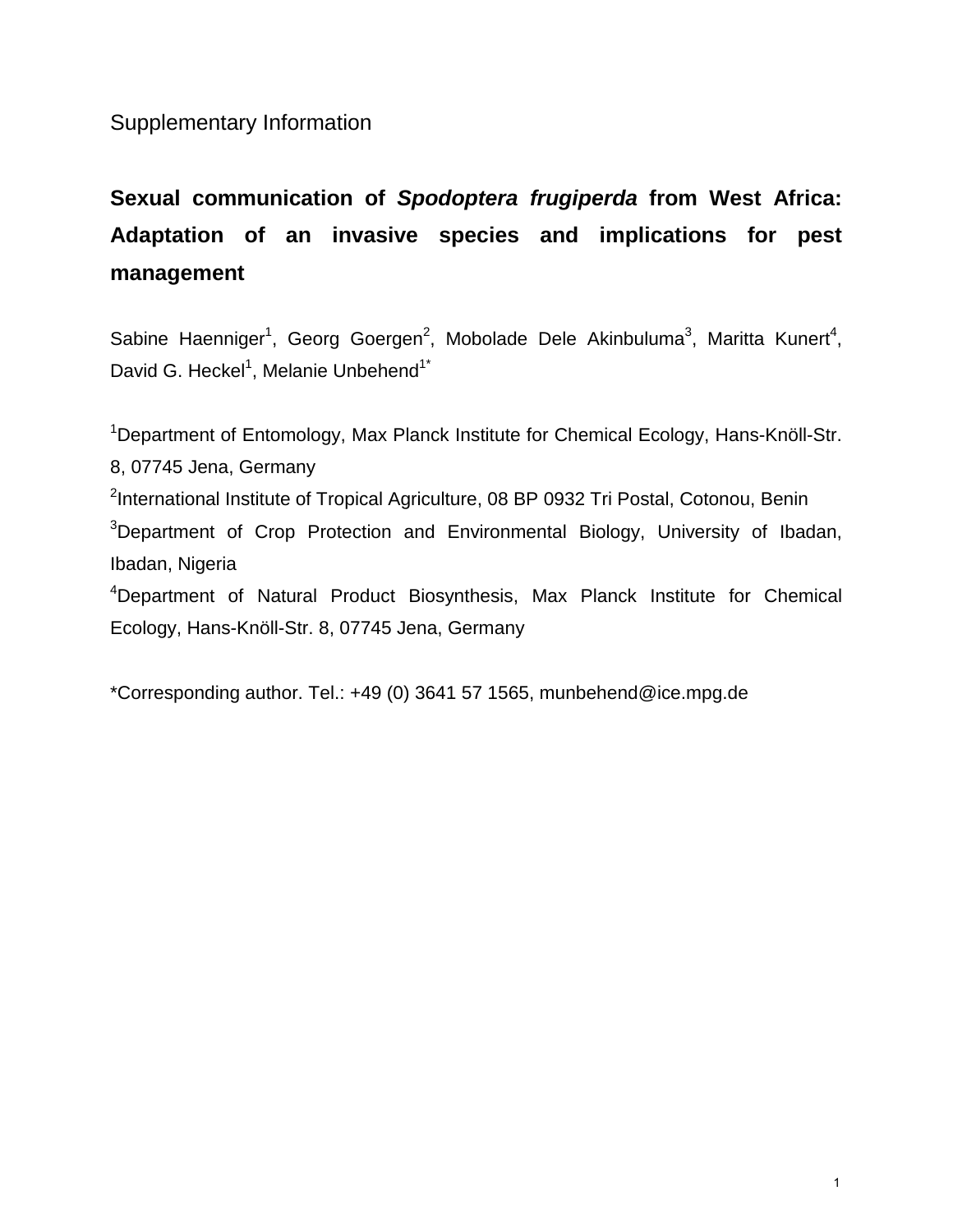

**Supplementary Figure S1: Gas-chromatographic analysis of FAW pheromone glands from Benin and Nigeria.** (a) Pheromone profiles of African FAW females compared with an standard containing five different compounds (E7-12:Ac, Z7-12:Ac, Z9-12:Ac, Z9-14:Ac, Z11-16:Ac). Each chromatogram represents a pooled sample of ten female pheromone glands. (b) Chromatogram of the selected ion monitoring run to confirm the absence of E7-12:Ac in African populations.